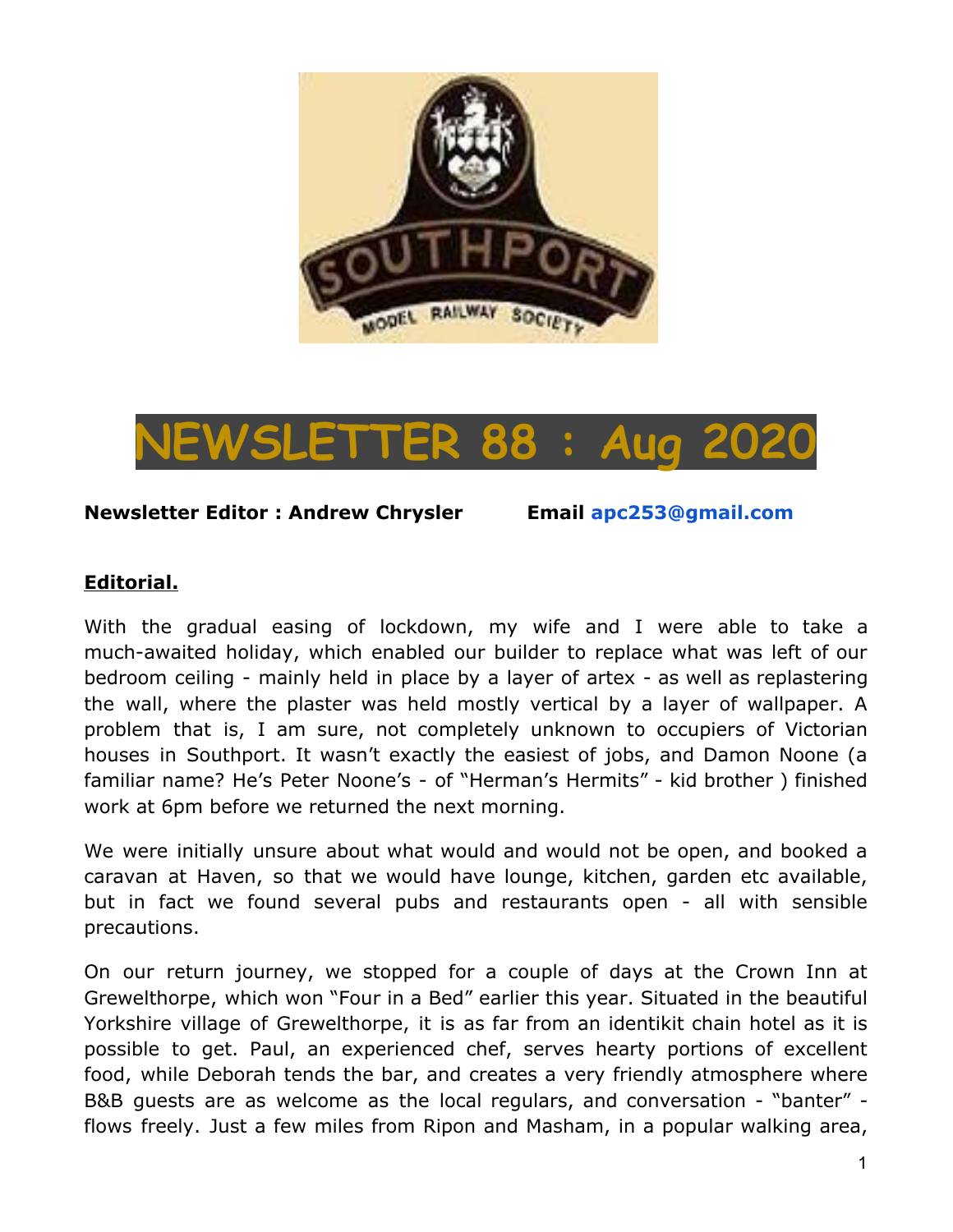you could be a million miles from civilisation and the lack of a mobile phone signal merely enhances this (but there is excellent wi-fi if you really must communicate to the outer world). Three letting rooms, including one on the ground floor, are charming and quirky.

No money has changed hands for this recommendation, but I will be expecting an extra - equally excellent and local - sausage on my breakfast plate on our next visit.

# **Events Diary.**

Once again, this is mostly blank for the moment, with the exception of the weekly "zoom" meeting.

# **Chairman's Notes.**

I was recently reminded by your editor that he was awaiting my contribution for the August newsletter so before getting diverted on to some other activity I thought I had better respond. However, I am struggling a little to find much to say. Of course the main event this last month was the sad passing of John Bunn, a former member and a friend of our club. Our secretary has provided a very nice eulogy (see below).



I have been busy "finishing" (adding downspouts and painting) the main building of the 2mm model of Birkdale Palace Hotel that I started some time ago. I have now progressed to making the restaurant and ballroom extension. This has entailed some further trawling of

the internet to find pictures showing what it was like so that I can draw up plans. Unfortunately there seems to be a lack of them, and those that I can find are either of an indifferent quality or are low resolution. But in this quest I did come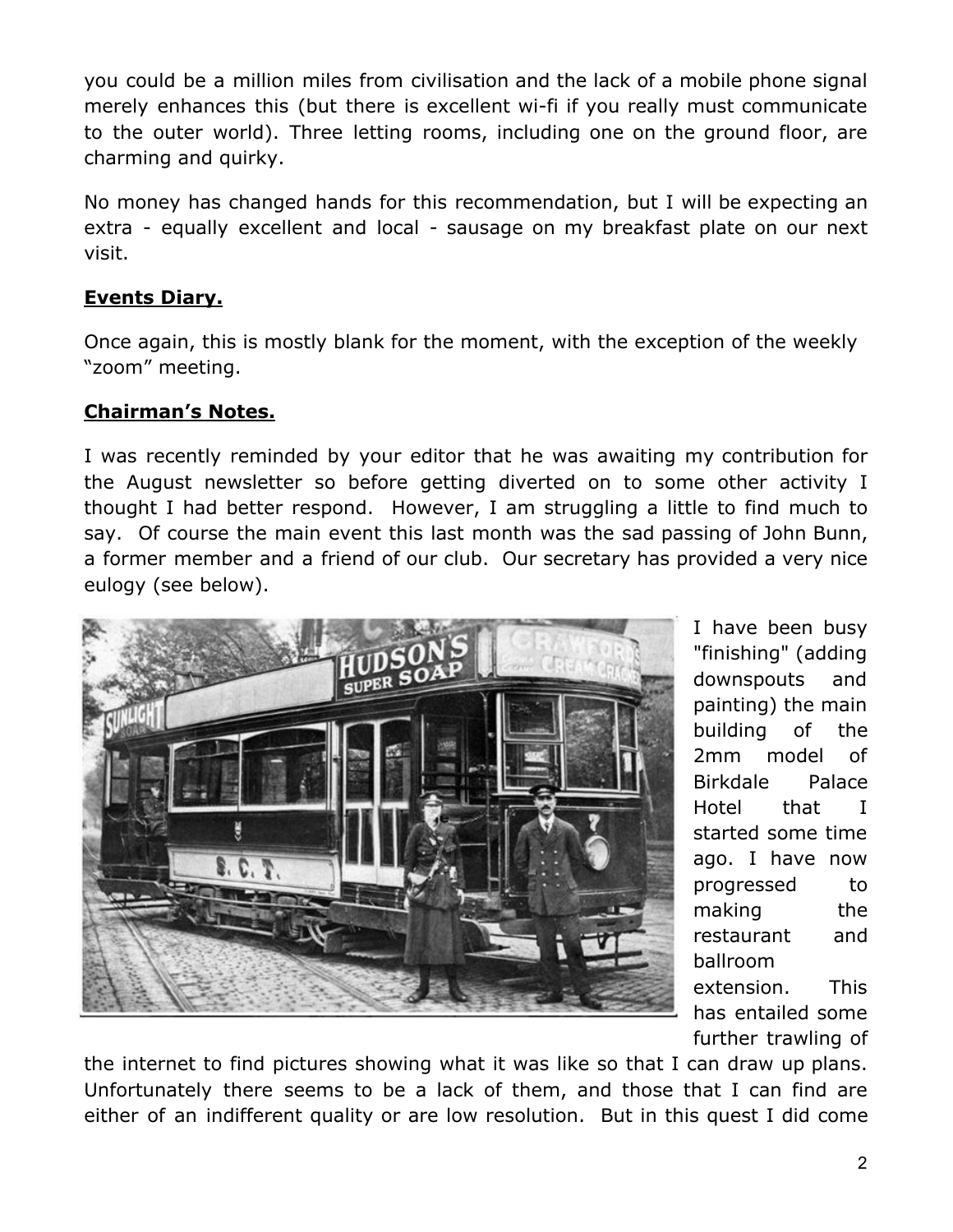across a rather splendid photograph of a Southport tram and its officials. Unfortunately there was no indication of location or date (suspect some time during The Great War). Perhaps someone might wish to continue where Harry Moore left off and produce a Southport Tramways layout on a more manageable scale.

Over the last couple of weeks or so, there have been slightly fewer attendees to our Friday night zoom meeting. Perhaps this is a reflection of the easing of lockdown with people managing to meet up with friends and relations again, even though in a restricted manner. We have had a few 'member's interludes' (ie short presentation) but it would be nice if we could have a few more. It could be a video of your layout, a description of a railway setting, or indeed anything else of interest - 5-10 minutes is all we are asking for. Whilst on the topic of presentation, Andrew is always looking for copy for the newsletter - anything from a full blown article down to a simple captioned picture will do.

I will leave you to enjoy the rest of the newsletter, which I am led to believe is quite extensive this month.

Ian S.

## **Secretary's Notes.**

Well, another month, another funeral! The sixth of my railway friends since Christmas has taken that journey with no return ticket, I am sad to say.

Yesterday I was invited to attend the funeral of our former member, John Bunn, by his sister Sheila. It was a dignified but simple affair at Southport Crematorium at which we heard quite a lot of serious music which was an interest of John's. I was not aware of this but it is surprising how much you learn about people that you thought you knew well at their funeral service - a bit of a shame really because you are no longer able to ask them about it! I attach the Order of Service, which includes two pictures of John himself.

John was a gentle, thoughtful and kindly man who originally joined our club around 10 years ago when he moved to Ainsdale to be near his sister. He lived alone and had spent 30 years in the electronics business, having left school at 15 with no qualifications and taught himself this subject. He rose to a senior position and retired at the age of 57, and toured the UK in a motorhome with his dog and a friend for a number of years before the death of both of these companions encouraged him to settle in our town.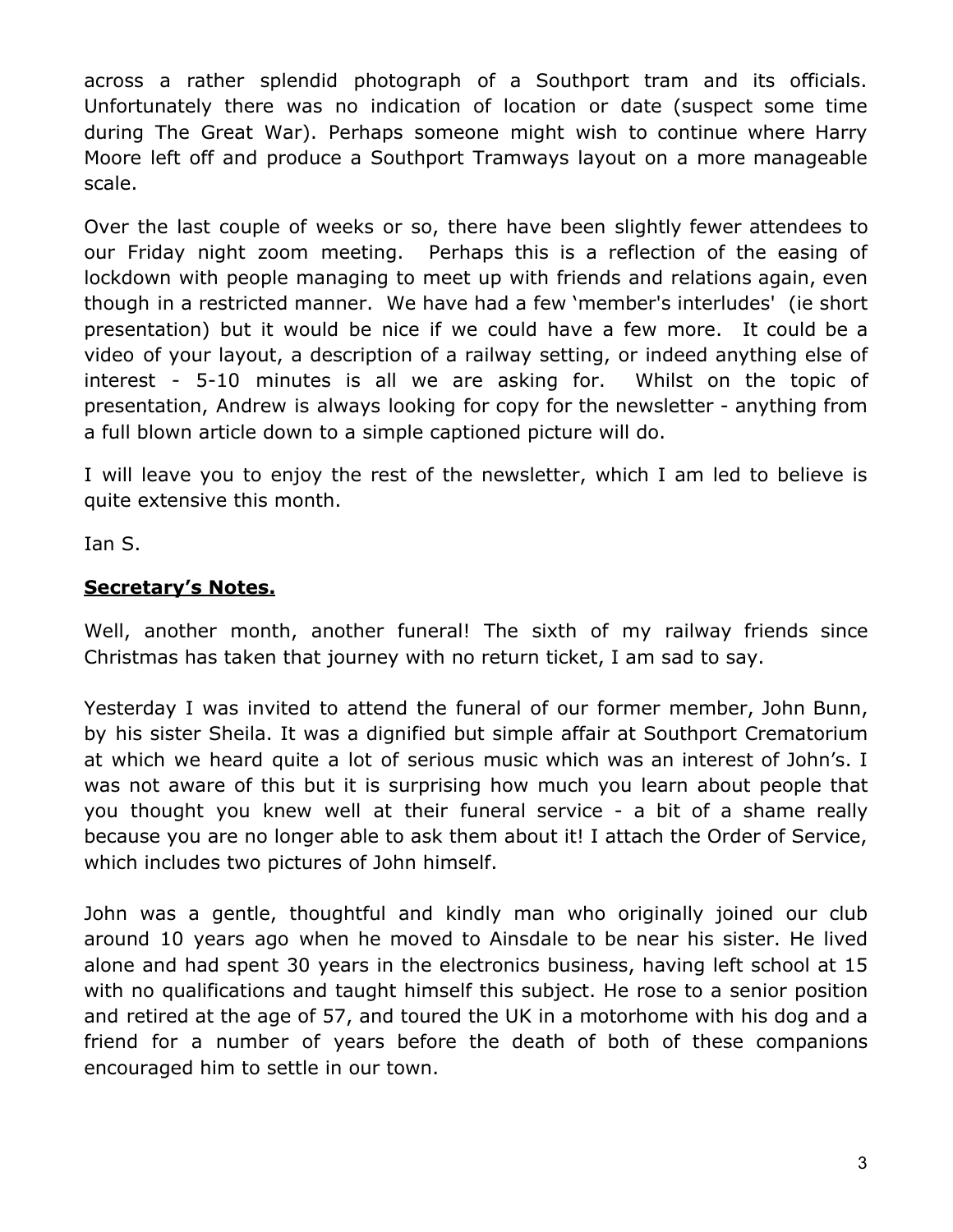

John often attended my birthday BBQ which is normally open to all members and ex-members and would normally take place this Saturday, but for obvious reasons is not happening.

About five years ago, John indicated to me that things in his life were changing and he decided not to renew his membership, nonetheless he remained in close contact with many of us and would often make himself available to help at exhibitions, often manning the admissions desk with Peter Clare, another former member who was also present at his funeral alongside three other former members and Tony Kuivala. As requested by Ian, I passed on our condolences as a club to Sheila.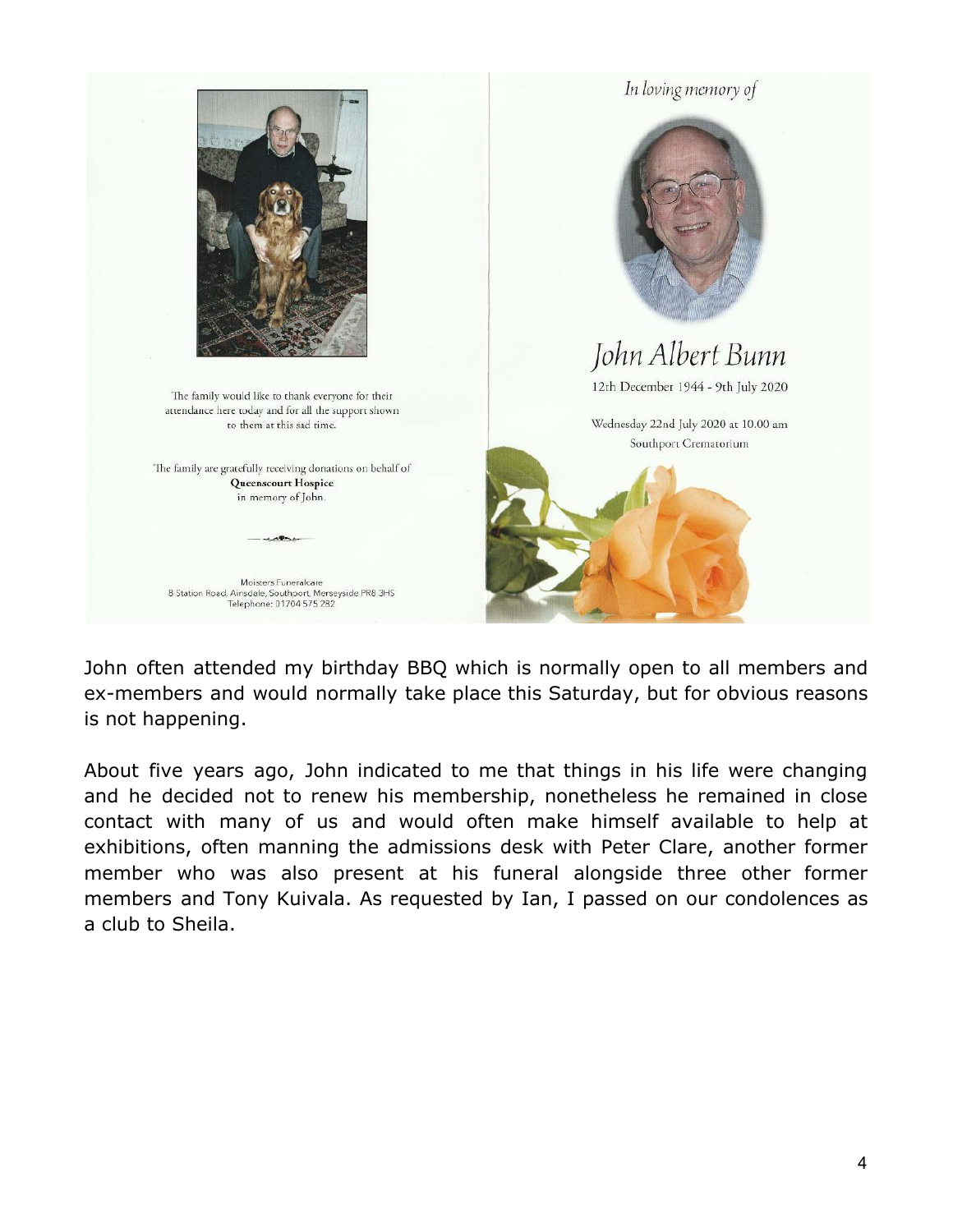CEREMONY CONDUCTED BY BRIAN CLARKE M.B.I.E.

**ENTRANCE MUSIC** Andante, Second Movement from Gloria Rutter

WELCOME AND INTRODUCTION

**TRIBUTE** 

PERIOD OF REFLECTION The Nuns' Chorus

**READING** The Train Of Life

THE WORDS OF FAREWELL

**CLOSING WORDS** 

EXIT MUSIC Symphony No. 3 in C minor, Op. 78 Saint-Saens

Instead of the BBQ, Fiona and myself are heading out to Wales for three days in Porthmadog, where we have booked on the Heritage trains to TanyBwlch on each day. I asked her what she wanted to do in Wales and she said "Go on the train of course!", and when I asked her which day, she just said "every day". We never tire of the Festy and are missing our regular visits there. This trip we hope to catch sight of or maybe even travel behind Welsh Pony, the only remaining Large England loco remaining which has just been restored after 80 years.

Another recently restored loco was the subject of a mini-talk that I gave in last week's Zoom – Rio Grande Southern Number 20 which was originally Cripple Creek Number 20. This loco built originally by Shenectady survived the closure of the RGS by virtue of its use in the Film "A ticket to Tomahawk" which is remembered as it features Marilyn Monroe in a minor role, one of her first screen appearances.

[https://coloradorailroadmuseum.org/2020/07/02/news-release-rgs-20/.](https://coloradorailroadmuseum.org/2020/07/02/news-release-rgs-20/) Those club members who accompanied us on the epic tour across America by Railroad in 2015 will be interested to hear that she is returning to the Colorado Railroad Museum at Golden just by the Coors Brewery. We spent a very pleasant few hours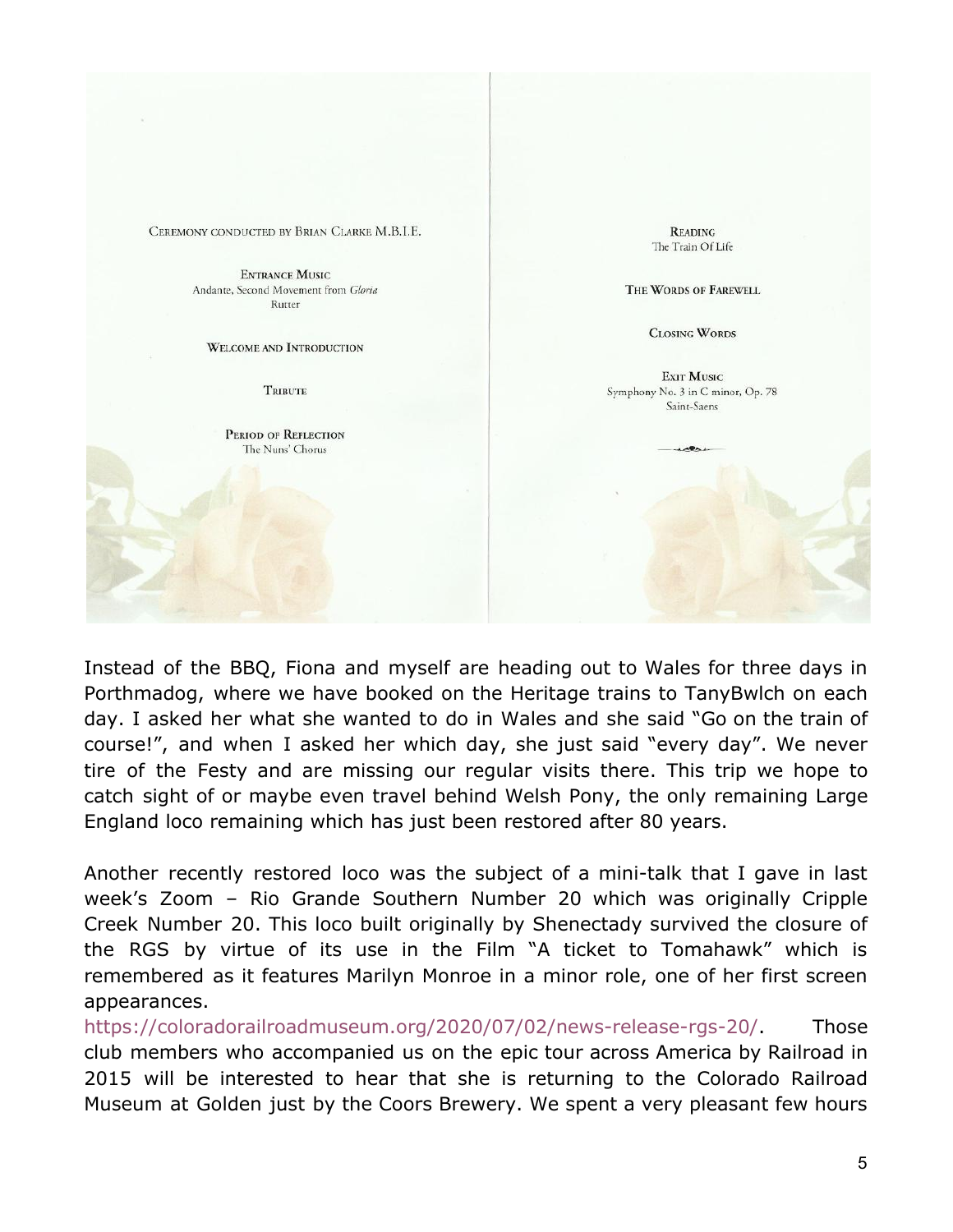there and where hosted by the Denver Garden Railway club who kindly operated their garden layout for us.

Whilst on the subject of overseas correspondence, members may be interested in the following email which I received from Denmark:-

Email: lars@vibefilm.dk

Subject: Five small films about Danish model railroad

Message: Hi Southport Model Railway Society I recently produced five small films about Danish model railroads, which I believe might be of interest to your members. The films focus on a specific model railroad club in the Danish town Ribe. The three members have been working on their model railroad for more than 30 years, which has resulted in a unique friendship, a passion for the work – and not least an impressive railroad landscape. In the films, they also share some technical tips that might prove useful to other model railroad hobbyists. If you're interested, you can watch the films for free on my website: <https://vibefilm.dk/rhjms-english/> The spoken language is Danish, but all the films come with English subtitles. I was wondering if you would like to spread the word to your members? I really appreciate any help you can provide. Best wishes Lars Rasmussen Vibefilm Høgelsbjerg 27 6200 Aabenraa Denmark tel: 0045 4074 1433 mail: lars@vibefilm.dk web: [www.vibefilm.dk](http://www.vibefilm.dk/)"

Jim



# **Where's Andrew? (or where's Andrew's wife if you insist?)**

First response last month with a correct answer was from Frank who also reminded me of the "white knuckle" ride along one section of track in particular. Mike was a close 2nd with Barry gaining third place. The photograph was taken on the Isle of Wight just outside the Ryde tunnel. The Isle of Wight may well be unique in that the preserved railway could well be running younger stock than the main line!

The pre-war ex-London Transport rolling stock is due for imminent replacement, with 1980 stock from the same source. The Ryde tunnel limits stock to a smaller loading gauge than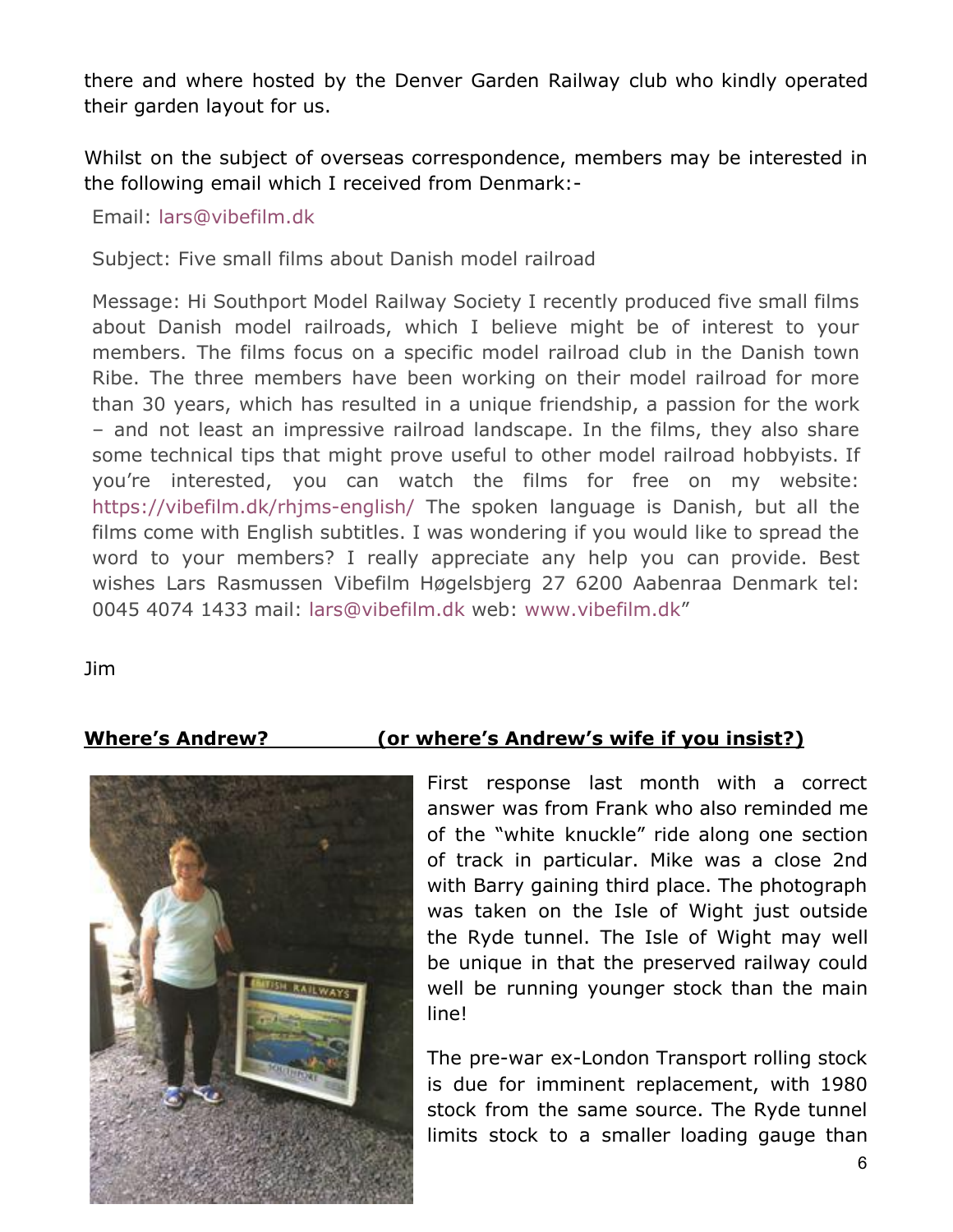normal main line, while Ryde Esplanade has a sharply curved platform which also limits options for replacement stock.

This month I am (or Joan is) at a preserved railway, several hours from Southport, in the area formerly served by the GWR .

I was there as well… somebody had to hold the camera.

This picture was taken at a station where the platform passes under the aptly named Bridge Road.

On the same site is a 5" gauge miniature railway, an OO and N scale model railway and a 2ft gauge line on which a steam tram runs, clockwise, on an almost completely circular track.

### **Lost Property**

Jim Ford tells me that he has mislaid his clubroom key. He does not recall if he has lent it to anybody, and last used it in February, before lockdown. He requested that I ask if anybody has seen it or knows of its whereabouts.

### **Rolling stock weights and derailments Ian Shulver**

I was reading an article recently, I think it was about operating a layout, and one of the points made was that for reliable operation and more particularly reduced frequency of derailments, one should pay careful attention to the weight of the rolling stock. The article referred the reader to a NMRA standard which can be found on their website ([www.NMRA.org](http://www.nmra.org/)). I have reproduced the text of this standard at the end of this article for convenience. As this is an American modelling standard the units are effectively in "old money".

This got me to thinking about why a train, particularly in N gauge, should run reliably for many circuits and then for no apparent reason either uncouple or derail. Perhaps there is something in this weight thing after all. My own experience is principally with N gauge and I know for a fact that many of the wagons are extremely light with the slightest knock or gust of wind upending them - of course coaches are a little heavier and less prone to this. So taking a Farish brakevan and a GWR coach, I weighed them and they came out at 6g and 26g respectively. Looking at the table below for N gauge, you can see that the recommended overall weight for the brakevan is 21g and for the coach it is 36g – both seriously higher than the actual weights. Perhaps it is time for me to be looking carefully at adding some lead, or similar, to the underframes to bring the weight closer to the recommended. Of course there is a downside to this increase – the overall weight of the train increases and so the loco may not be able to pull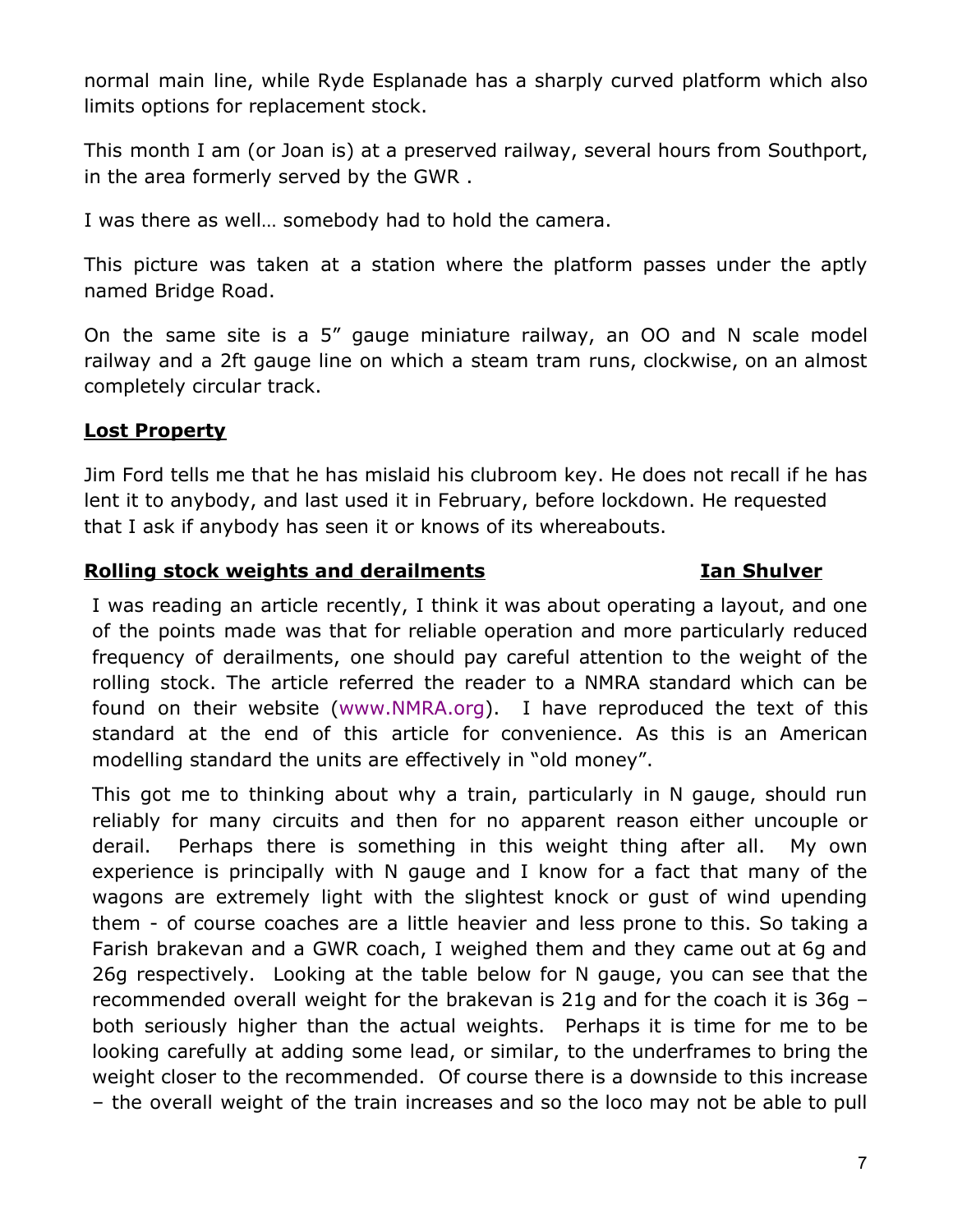quite as many wagons or coaches. But surely this is a small price to pay for better running.

Although I have little experience with other gauges, I do have one Dapol OO coal wagon. This weighs in at 34g, still some way short of the recommended 63g. Perhaps you OO modellers should also have a look at this aspect.

| <b>Scale</b>                                                      |                             |                  | N       | <b>TT</b>            | HO<br>n <sub>3</sub> | H<br>$\overline{O}$  | Sn<br>3              | S                    | On<br>3        | $\overline{O}$       |              |
|-------------------------------------------------------------------|-----------------------------|------------------|---------|----------------------|----------------------|----------------------|----------------------|----------------------|----------------|----------------------|--------------|
|                                                                   |                             |                  | 14<br>8 | 12<br>$\mathbf 0$    | 87                   | 87                   | 64                   | 64                   | 43<br>.5       | 43.<br>5             |              |
| <b>NMR</b><br>A                                                   | Initial weight<br>(oz)      |                  |         | 0.<br>5              | 0.<br>75             | 0.<br>75             | $\mathbf{1}$         | 1                    | $\overline{2}$ | 1.<br>5              | 5            |
|                                                                   | Additional weight<br>(oz)   |                  |         | 0.<br>15             | 0.<br>38             | 0.<br>38             | 0.<br>50             | 0.<br>50             | 0.<br>50       | 0.<br>75             | $\mathbf{1}$ |
| Metr<br>ic                                                        |                             | Basic weight (g) |         | 14<br>.2             | 21<br>.3             | 21<br>.3             | 28<br>.4             | 28<br>.4             | 56<br>.7       | 42<br>.5             | 141<br>.8    |
|                                                                   | Additional weight<br>(g/mm) |                  |         | 0.<br>$\overline{2}$ | 0.<br>$\overline{4}$ | 0.<br>$\overline{4}$ | 0.<br>6              | 0.<br>6              | 0.<br>6        | 0.<br>8              | 1.1          |
| Over<br>all<br>targ<br>et<br>weig<br>ht<br>(g)<br>of<br>stoc<br>k | wago<br>n                   | 17.<br>5'        |         | 20                   | 40                   | 47                   | 63                   | 75                   | 10<br>3        | 14<br>5              | 279          |
|                                                                   | brake<br>van                | 21.<br>0'        |         | 21                   | 44                   | 52                   | 69                   | 84                   | 11<br>3        | 16<br>6              | 306          |
|                                                                   | 6<br>wheel<br>ed            | 31.<br>0'        |         | 25                   | 54                   | 67                   | 89                   | 11<br>$\mathbf{1}$   | 13<br>9        | 22<br>$\overline{4}$ | 384          |
|                                                                   | $57'$ co<br>ach             | 57.<br>0'        |         | 34                   | 82                   | 10<br>5              | 14<br>$\overline{0}$ | 18<br>$\overline{0}$ | 20<br>8        | 37<br>$\overline{7}$ | 588          |
|                                                                   | 63'<br>coach                | 63.<br>0'        |         | 36                   | 88                   | 11<br>$\overline{4}$ | 15<br>2              | 19<br>6              | 22<br>4        | 41<br>$\overline{2}$ | 635          |

The following graphs can be used to quickly assess what the ideal weight of an item of rolling stock for the various gauges scales that we use. Unfortunately, there does not seem to be a values given for OO (1:72), but I would imagine they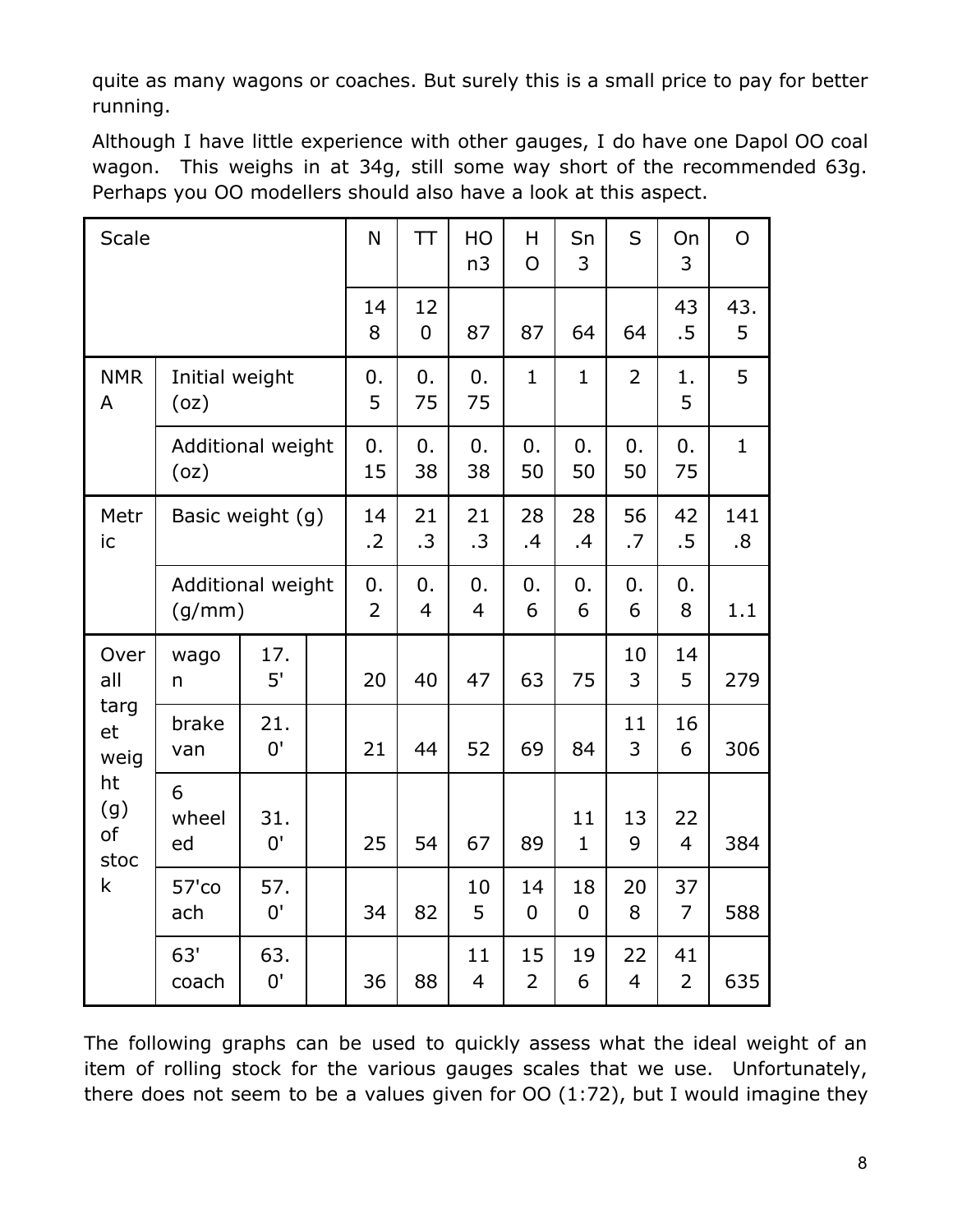would not be too dissimilar to those for HO. Similarly the values for N gauge are for  $1:160$  rather than British 'N'  $(1:148)$ .



NMRA RECOMMENDED PRACTICES - RP-20.1 Car Weight (5/19/98)

Carefully documented tests, show a decided advantage in performance past obstructions in the track for cars weighted to an optimum weight. Since the radial forces tending to cause derailments are greater in longer cars, this optimum weight will vary with car length.

While cars of less than optimum weight will often perform satisfactorily on good track work, increasing weight to the optimum will improve the safety factor with which rougher track will be negotiated. Mixing light weight cars into a train of heavier cars is not recommended because of the possibility that the lighter weight cars may be pulled off the track in sharp curves.

Weight in excess of the optimum will seldom add to the ability of a car to roll down a given grade since the additional weight is almost exactly balanced by the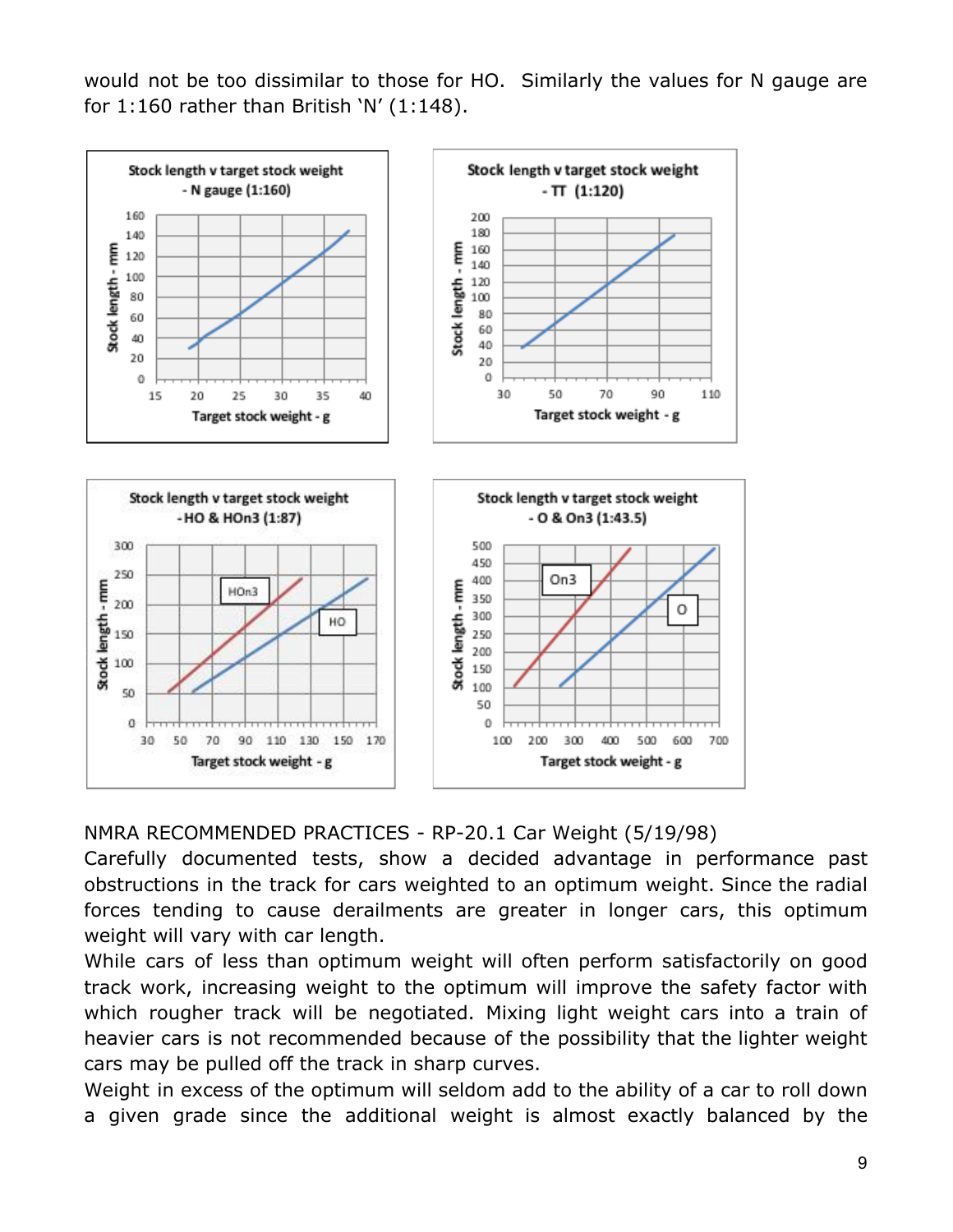increased friction of the axles in their journals. Extra weight simply adds to the drag of a train and adds more weight to be lifted to the summit of a grade.

Cars should be constructed to keep the lowest possible center of gravity. Supplementary weight added to bring the car to optimum weight should be kept as low as possible.

To find the optimum weight of a given car enter the Table below in the desired scale and find the "Initial Weight". Then find the "Additional Weight" and multiply this by the number of actual inches in the length of the particular car body. Add this weight to the "Initial Weight" for the total Optimum Weight of the car.

| <b>SCALE</b> | <b>INITIAL</b><br><b>WEIGHT</b><br>(ounces) | $\pm$       | ADDITIONAL WEIGHT per<br>inch of car body length<br>(Ounces) |
|--------------|---------------------------------------------|-------------|--------------------------------------------------------------|
| O            | 5                                           | $\pm$       | 1                                                            |
| On3          | $1 - 1/2$                                   | $\pm$       | 3/4                                                          |
| S            | $\overline{2}$                              | $\pm$       | 1/2                                                          |
| Sn3          | $\mathbf{1}$                                | $\mathbf +$ | 1/2                                                          |
| HO           | $\mathbf{1}$                                | $\pm$       | 1/2                                                          |
| HOn3         | 3/4                                         | $\pm$       | 3/8                                                          |
| TΤ           | 3/4                                         | $\mathbf +$ | 3/8                                                          |
| N            | 1/2                                         | $\pm$       | .15                                                          |

Note: Many factors besides car weight affect car performance:

Track Railhead should be smooth and without obstructions. and should conform to STANDARD S-3 (Use the GAGE of RP-2).

Wheels should run freely and truly in free-swivelling trucks. should be of good contour (See RP-25) and conform to STANDARD S-4 (See RP-2).

Weight on each wheel should be approximately equal - springing, if used, should permit free equalization of the trucks for the car weight used.

Coupler and diaphragm bind due to uneased and reverse curves should be eliminated.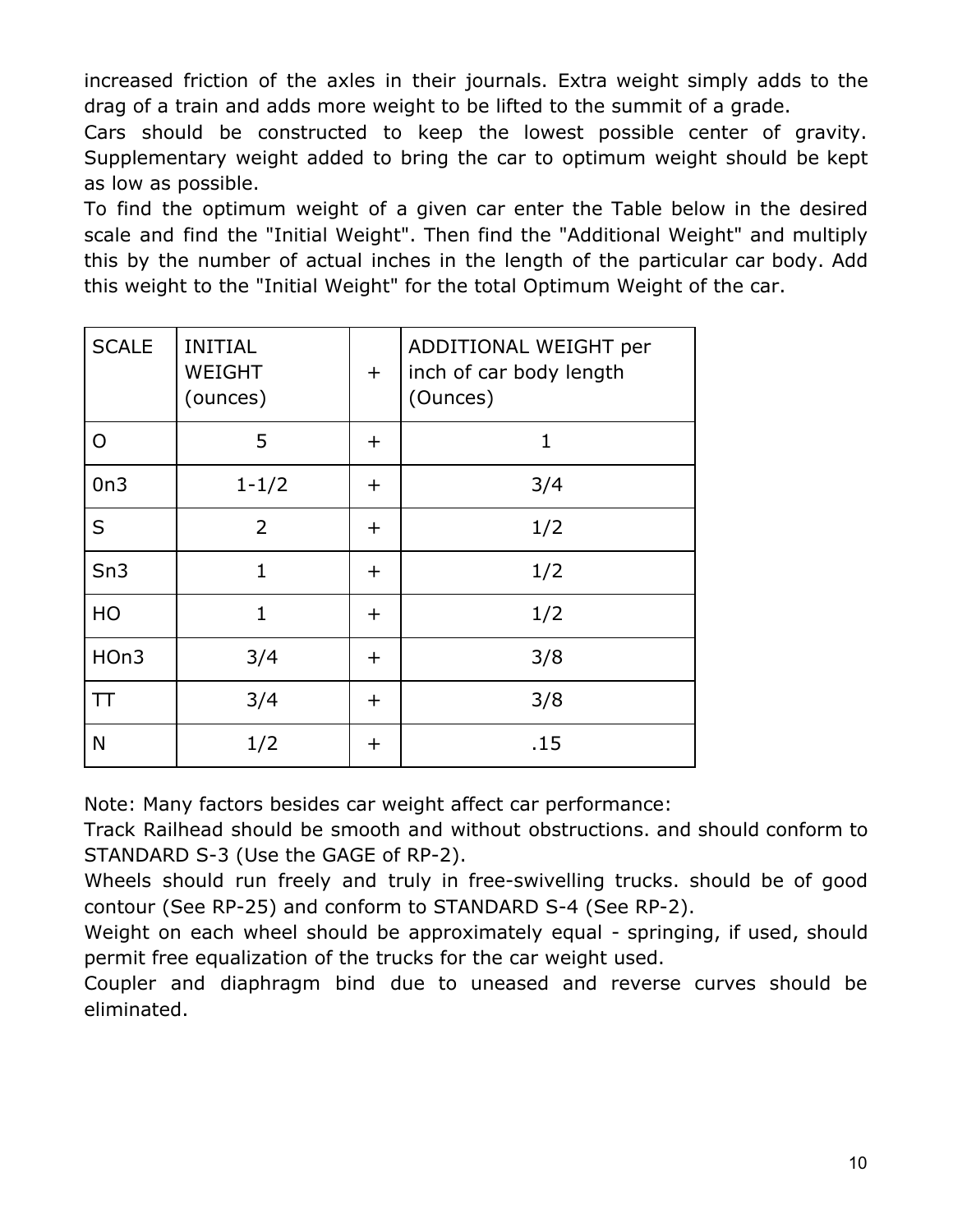## **Modelling Moor Street Station Access 19 Access 19 Access 19 Access 19 Access 19 Access 19 Access 19 Access 19 Access 19 Access 19 Access 19 Access 19 Access 19 Access 19 Access 19 Access 19 Access 19 Access 19 Access 19 A**

### *1. Moor St. Station History*

Birmingham's city centre still bears the scars of the inter railway company rivalry of the 19thC. The Duddeston Viaduct at 50 chains length with 58 arches was never used and stands as an embodiment of the futility of such rivalry. It signifies the intransigence between the London and North Western Railway and the GWR and the former's failed attempt to keep the GWR out of Birmingham. The GWR did eventually enter Birmingham from London, initially in 1852 via Oxford and Banbury (the Great Way Round at 16 miles longer than the LNWR route). It took until the turn of the  $19<sup>th</sup>$  century for the GWR to obtain a more direct route as part of Walter Young Armstrong's projects for the GWR in the West Midlands. The building of Moor St. station was the final piece of the jigsaw for these projects. The station, positioned at the entrance to the Snow Hill tunnel and within yards of the Bull Ring provided increased passenger capacity for the expanding suburban lines, freeing up the limited two track Snow Hill tunnel for the new and faster expresses. Expanding the Bordesley Viaduct from two to four tracks enhanced further this capacity and the new goods station and yard provided a substantial goods facility right in the Birmingham city centre meaning goods no longer had to be transported the two miles by cart from the Hockley Depot to reach the Birmingham markets.

Such a small station therefore had a profound effect on GWR capacity yet it's existence relied heavily on good deal of luck and good fortune. To understand this we will need briefly to delve into the history of the city of Birmingham. In  $16<sup>th</sup>C$ Birmingham city centre had shifted from the area around Moor and Park St (known as Little Park) to the higher ground to the north west of the Bull Ring. The area now occupied by New St., Corporation St. and Colmore Row. It was in this newer area that Birmingham erected it's major public buildings that can be seen today. The splendid Municipal Building and the famous Town Hall, modelled as a stand alone Corinthian temple. So when the GWR began the planning of Moor St at the turn on the 19<sup>th</sup> and 20<sup>th</sup> centuries little property of civic value remained in the Moor St. area, indeed few mourned the loss of the so called 'Old Public Offices' the demolition of which enabled the development of the goods yard. The second slice of luck came even earlier. Birmingham had been settled in the  $7<sup>th</sup>$  C on the high ground above the slopes than run down to the River Rea. The site had ben chosen as the slopes were well drained and provided a good defensive position over the fertile meadows of Digbeth and Deritend. The station was built at the head of this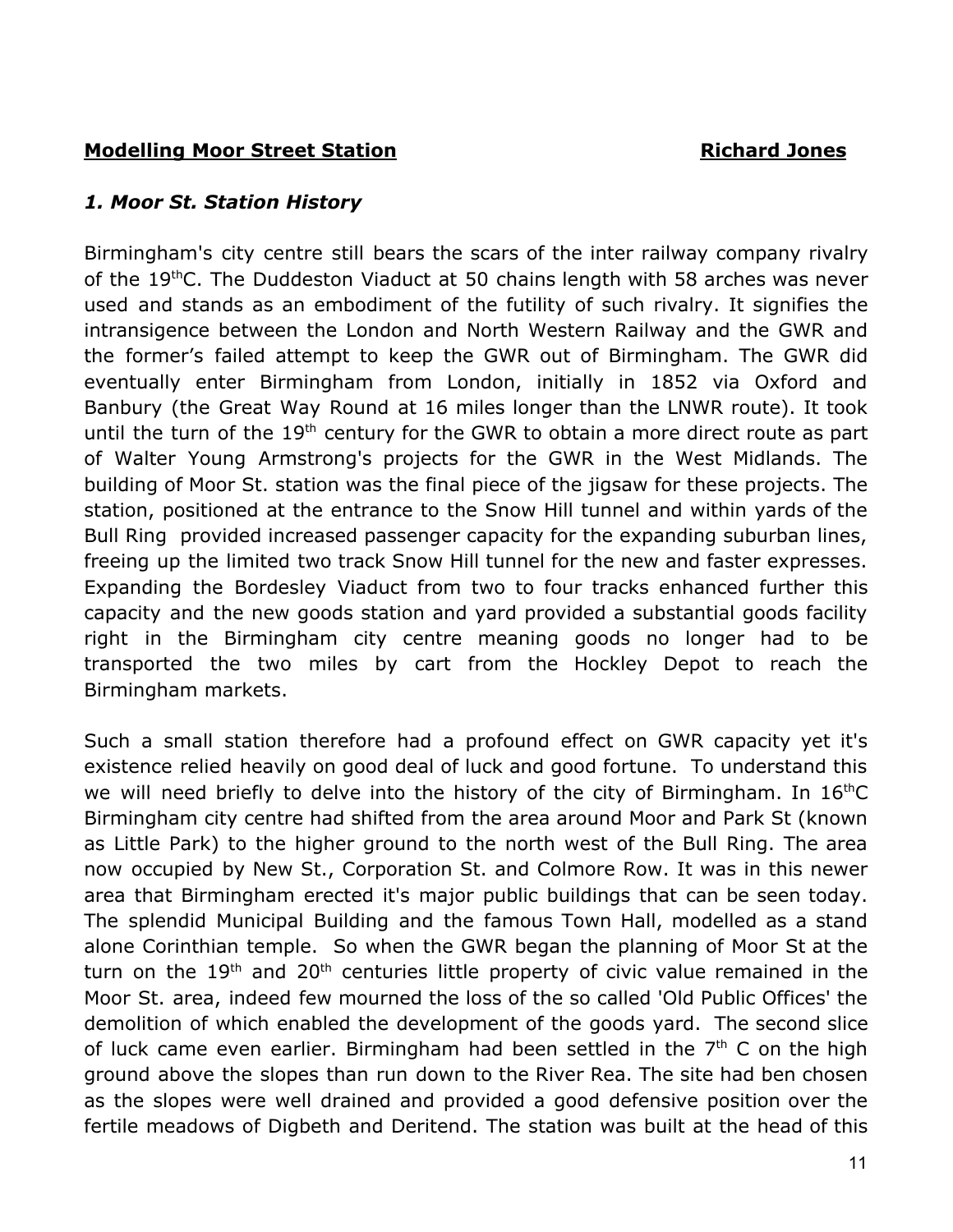slope providing the ideal contours for substantial underground good yards. Approval to build the station was given by the GWR Board in August 1907, construction started a year later after all the necessary permissions had been obtained and Moor St. station opened in 1909. The Bordesley Viaduct expansion was completed in 1913 and the substantial upper and lower good sheds were completed in 1914. The significant delay between the opening of the passenger station and the goods yard was due to the time taken by GWR to acquire the land adjacent to the passenger station occupied by the Old Public Offices which at that time was being used as the main police station. Consent to purchase and demolish the building was not given until the new police station in Digbeth was ready. GWR used the time to erect Goods Shed B. The shed was constructed using ferro-concrete pillars and can still be seen today as the site is now used as the basement level for the Moor Street multi storey car park.



The layout of railways in Birmingham City Centre in 1915 is as follows.

Moor St upper goods shed with the station just visible on the left. The station canopy is to the right. The spire of St. Martins Church is just visible behind the wagon hoist.



The final station and goods complex consisted of a passenger station with three platforms. The two main platforms were provided with a standard pitched canopy. A shorter canopy was provided for the third platform. Because of space limitations a pair of transversers were installed between the platforms. In addition to a large upper shed two low level sheds were built, Shed A and Shed B. To

facilitate movement of wagons between the levels three wagon hoists were installed.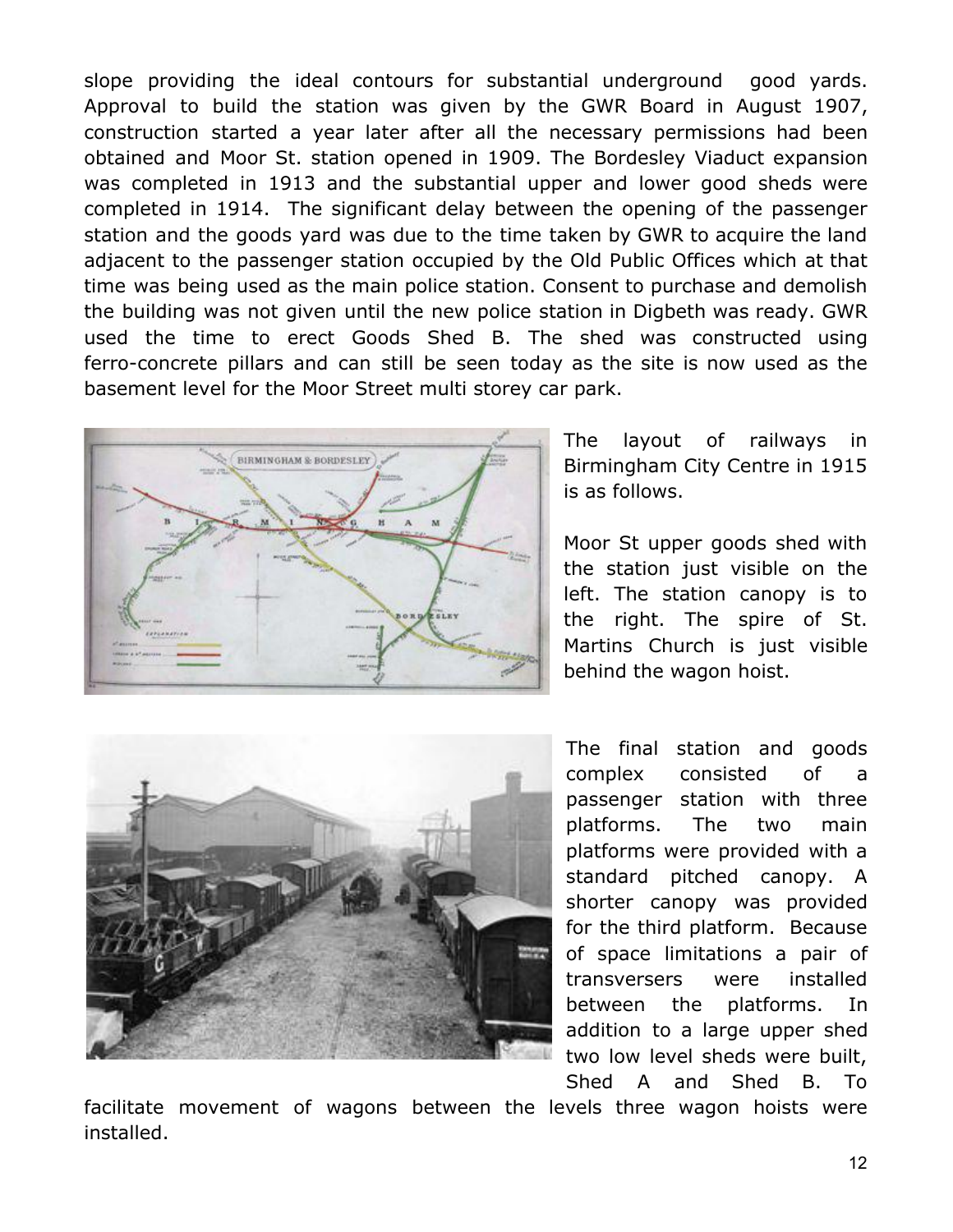#### *2. Moor St and me*

My early years trainspotting were spent in and around eastern Birmingham at Acocks Green station with the odd foray to Stetchford and very occasionally into town to Snow Hill. Then, for reasons that were never made clear to me, my father



decided when I was 11 to send me to a grammar school in the west of the city and any time I had for train spotting was substantially curtailed. Travel to my new school required me to travel into the city centre then out again to the other side of the city. Everyday I would come into the city from the east, eventually up the slope from Digbeth and past Moor St. Little

did I know that very soon I would be spending even more time in the station vicinity. The music master at my new school, Geoff Fletcher, was also Head of Music at St. Martins in the Field, Birmingham's parish church which occupies the Bull Ring next to Moor St. He used his position in the school to find new talent for the church choir. In our very early music lessons he would get boys to individually sing a hymn. I thought this was strange and thought nothing of it until a letter plonked on the doormat inviting my parents to let me join St Martin's choir. Geoff had used these school lessons to audition the new intake of boys so before I knew it I was a chorister at St Martins, resplendent in a red cassock, ruff and white surplice. (Photos did exist of me in these but unfortunately they have been somehow lost). Being a chorister involved spending Wednesday and Friday evenings (practise), most of Sunday (services) and sometimes Saturday, if we had a wedding at St. Martins. My bus to and from home was outside Moor St station and so began my intimate relationship with a strange station just over the road. Despite being shipped out of Birmingham to Liverpool in the great social engineering exercises of the 1960's I returned to my roots as a student and my commute to Aston University would take me past Moor St. and along past Curzon St. station facade towards what today is called the Aston Triangle. You can take the boy out of Birmingham but not Birmingham out of the boy.

#### *3. Modelling Moor St.*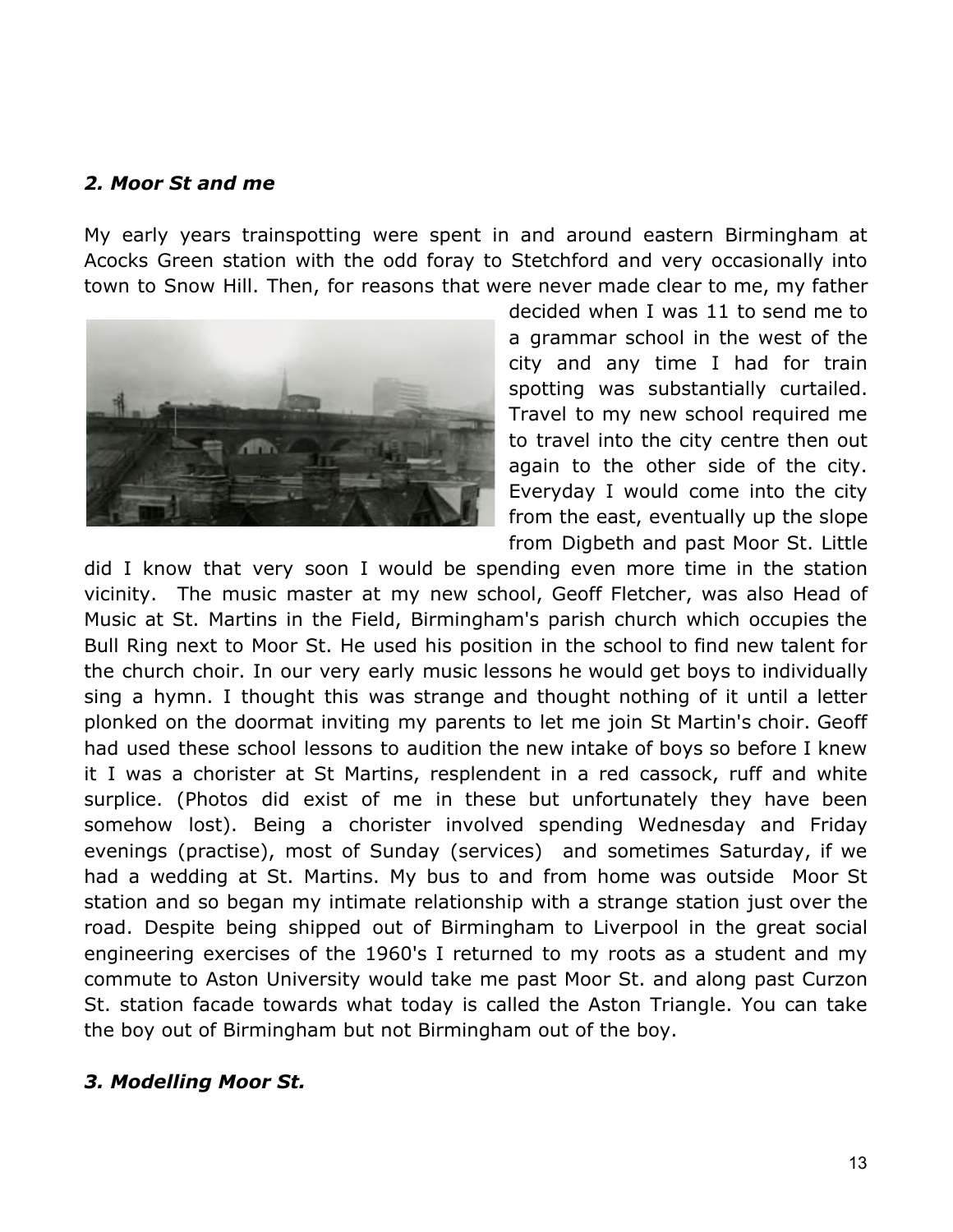When it came to begin a model railway Moor St seemed to me to be the obvious choice. A choice subsequently confirmed in a number of articles that have been published in the model railway press suggesting it as a suitable project. The station has a number of elements that make it, if not unique, very rare and provide interesting modelling opportunities. It is not a simple GWR branch station. Apart from its city centre location numerous innovative elements were built into its design, transversers, wagon hoists and underground goods areas. This in addition to the splendid architecture of both the main station building in blue and red bricks, it's airy concourse and long platform canopy. Add to that lines running into the platforms from an expanded viaduct and an adjacent mainline. There was more than enough to be going on with.

#### *3a. Moor St. Version 1*



The model has undergone a number of iterations since its inception in 2005. Version 1 was a small exhibition layout which had its first outing in 2006 at our very own SMRS exhibition. The layout had a single track approaching from the viaduct into the station platforms and an upper goods yard. The good shed, wagon hoist and the station canopies had all been scratch built and one transverser was

operating (manually) between the second and third platforms. The layout was DCC using the Hornby EZ Command System, relatively simple to operate system as was required by the local operative for the day. All points were manual and there was a limited fiddle yard. Some attempt had been made to illustrate the contours on which Moor St is based with a lower level road and market stalls. In order to build the layout within a reasonable space the platforms and upper goods shed have been truncated, the number of roads in have been significantly reduced and artistic licence has allowed the market to be moved from the Bull Ring level to the



lower level of Digbeth.

The model is viewed from the perspective of the main line (not present). This perspective is unusual as it would have (and continues to be) difficult to view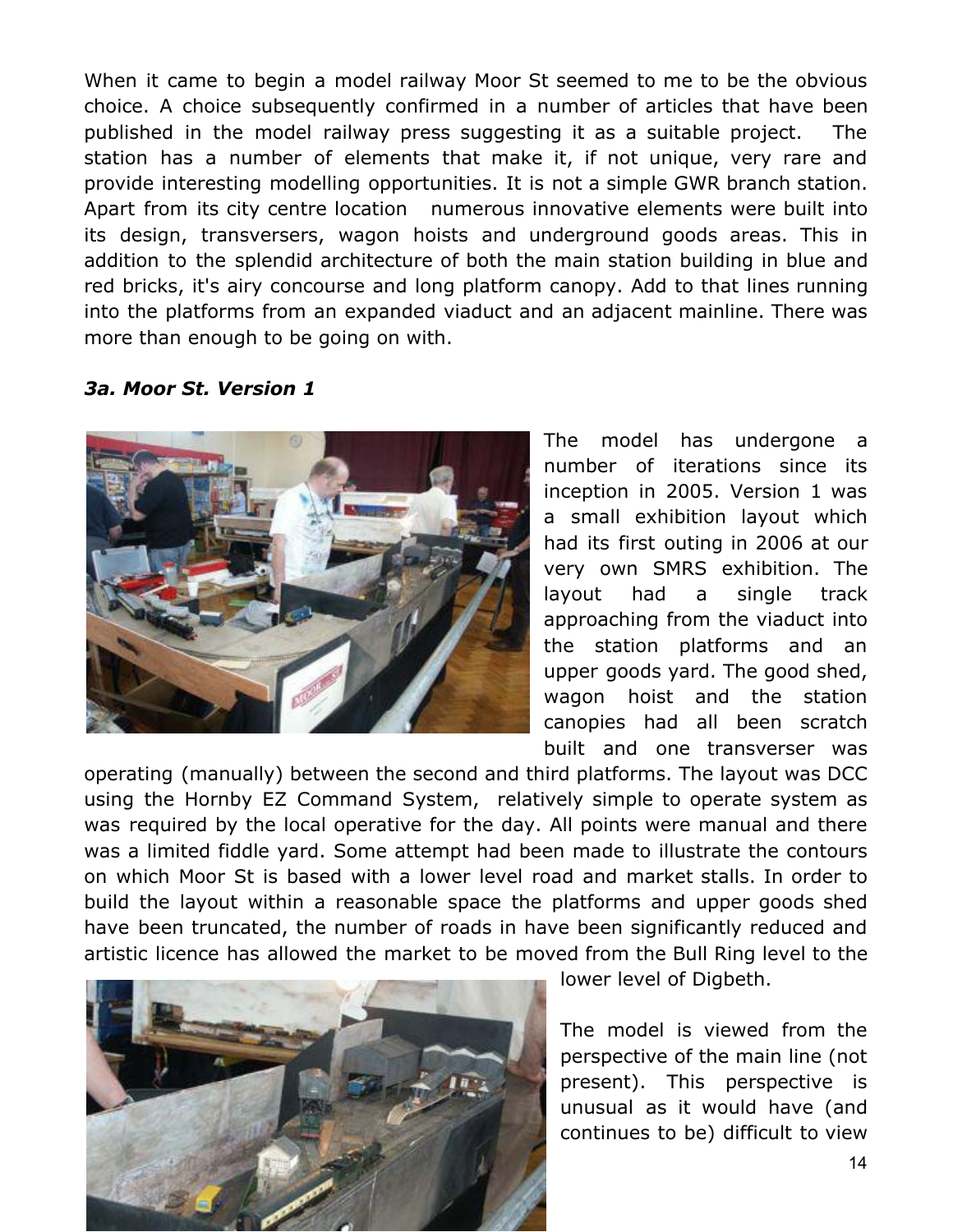the station from this direction. Significant further artistic licence has been taken with the viaducts and roadways. As a first version it provided a useful testing ground for ideas and a reasonably compact exhibition layout. However as with all layouts it was to change.

### *To Be Continued...*

# **A grounded coach for Moss Park L R Frank Parkinson**



This is my attempt at building a grounded coach, this is a layout feature which, for me, conjures up a perhaps romantic image from an easy going but now long-lost idyllic period of time in the history of railways. I have taken inspiration from the scene in The Titfield Thunderbolt where the villagers "borrow " Dan the old driver's home to form a replacement carriage for their train.

This in turn was no doubt inspired by the Talyllyn volunteers recovering a Corris coach formerly being used as a summerhouse and shed in a Welsh garden. Hence my scratch build replica of the I P Engineering Talyllyn coach No.3 shown in the picture.

I am building this from a variety of hoarded "never throw anything away" items in the scrap box including the sprue from said I P laser cut ply kit and coffee stirrers from the likes of KFC and well known coffee shops (remember them?). The sprue parts are particularly useful being laser cut as they can reach down to 1mm dimensions, virtually impossible to achieve by hand. i can therefore confidently say, told you it would come in handy! I appreciate much of this could be achieved in Plasticard but apart from preferring to work in wood I feel it readily gives more depth.

The model has moved on since this picture was taken and with continued lockdown should be close to completion by the next issue. Watch this space.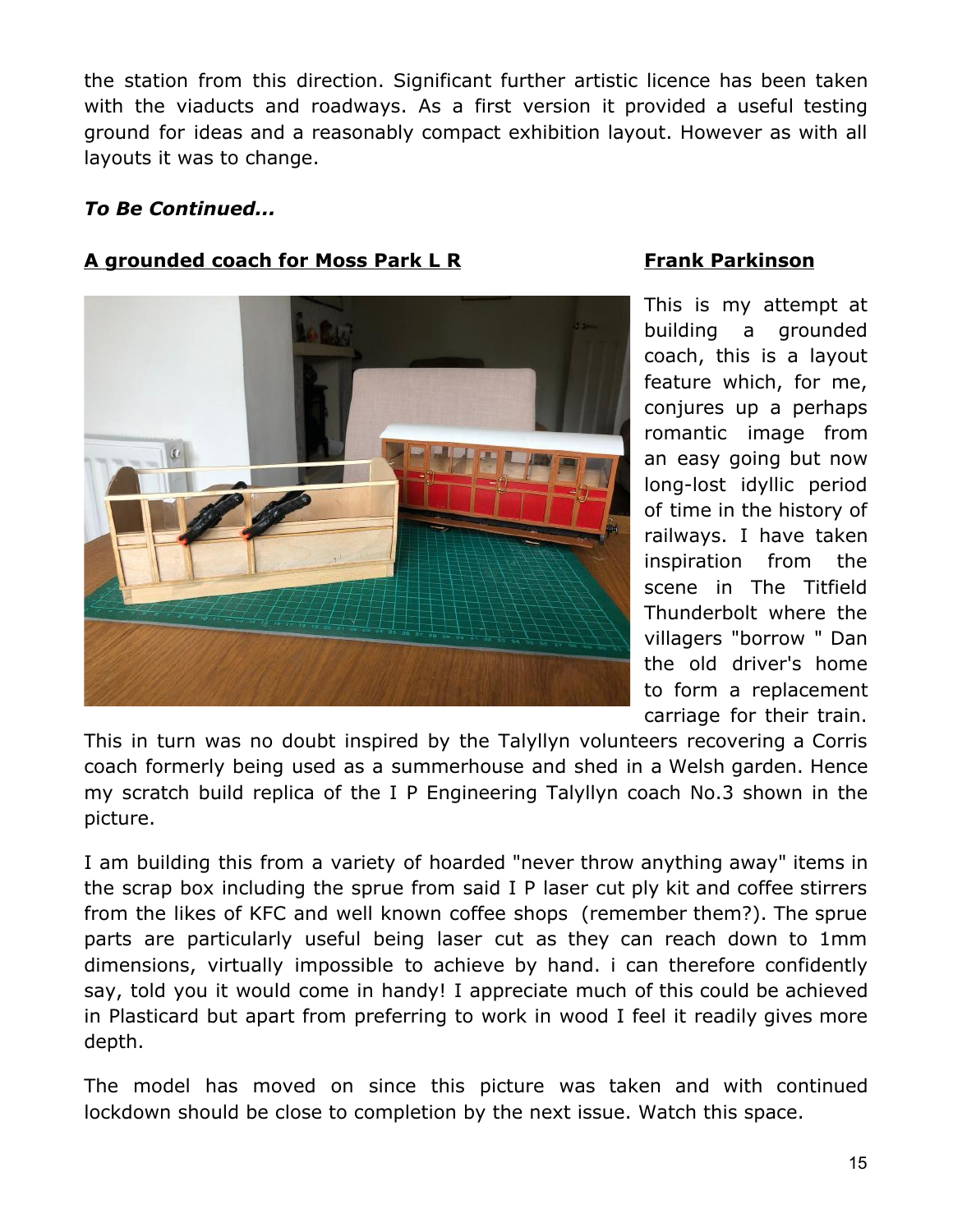### **Tips for Modellers Ian Shulver**

*Craft knives* - I imagine that everyone has one of these in their toolbox in some shape or other for cutting paper, card and styrene sheet, or other nefarious activity. Over the years I have used a variety from the good old Stanley knife to some of the more exotic sets that you find occasionally in the likes of Aldi or Lidl. However, for general modelling purposes my preference is for a Swan Morton No 3 handle which fits the hand nicely. Ideally you should go for the Swan Morton scalpel blades rather than generic replacement types which do not seem to keep their edge quite as long. Whichever brand you use, they are very, very sharp but brittle, so do use them as a screwdriver or for prising off paint pot lids. Also take care when replacing blades otherwise there is a tendency for your work to get speckled with blood. There are a wide variety of blade shapes but I tend to use the pointed 10A blades which is ideally suited for thinner card and styrene and can help get a nice neat cut right into the corners of windows etc. The more rounded blades are better for cutting thicker card but. of course, are not as good for producing tricky shapes.

*Cutting mats* - I have two sorts of cutting mats - the normal self healing one and a sheet of glass. Of course you could also use pieces of plywood, hardboard or even the kitchen table (although that may not go down well with the authorities). For cutting paper and thin card or styrene, I prefer to use a piece of glass. Using quite a light pressure with a 10A blade held at a shallow angle produces a very clean cut - no edge curl or whiskers.

It is best to use a piece of float or plate glass rather than old sheet window glass which is not always perfectly flat. 6mm thick glass is ideal and should be about A4 in size. To prevent you cutting yourself, the edges should be chamfered (use a fine carborundum stone with some water or oil to get a smooth finish). It is also useful to stick some small pieces of felt on one surface so that the glass does not damage your best table.

A further benefit of this glass sheet is that it can be used as a flatness plate to make certain any kit or scratch built model you are making is "level". This is particularly useful when constructing wagons or loco chassis which do have a habit of twisting as the glue dries. I have recently found when working with styrene and liquid poly (Mekpak or similar) the styrene sticks to the glass. But do not despair, as long as you let the assembly dry thoroughly, the careful use of a scalpel blade separates it from the glass. There may be a little flash left on the piece but this is